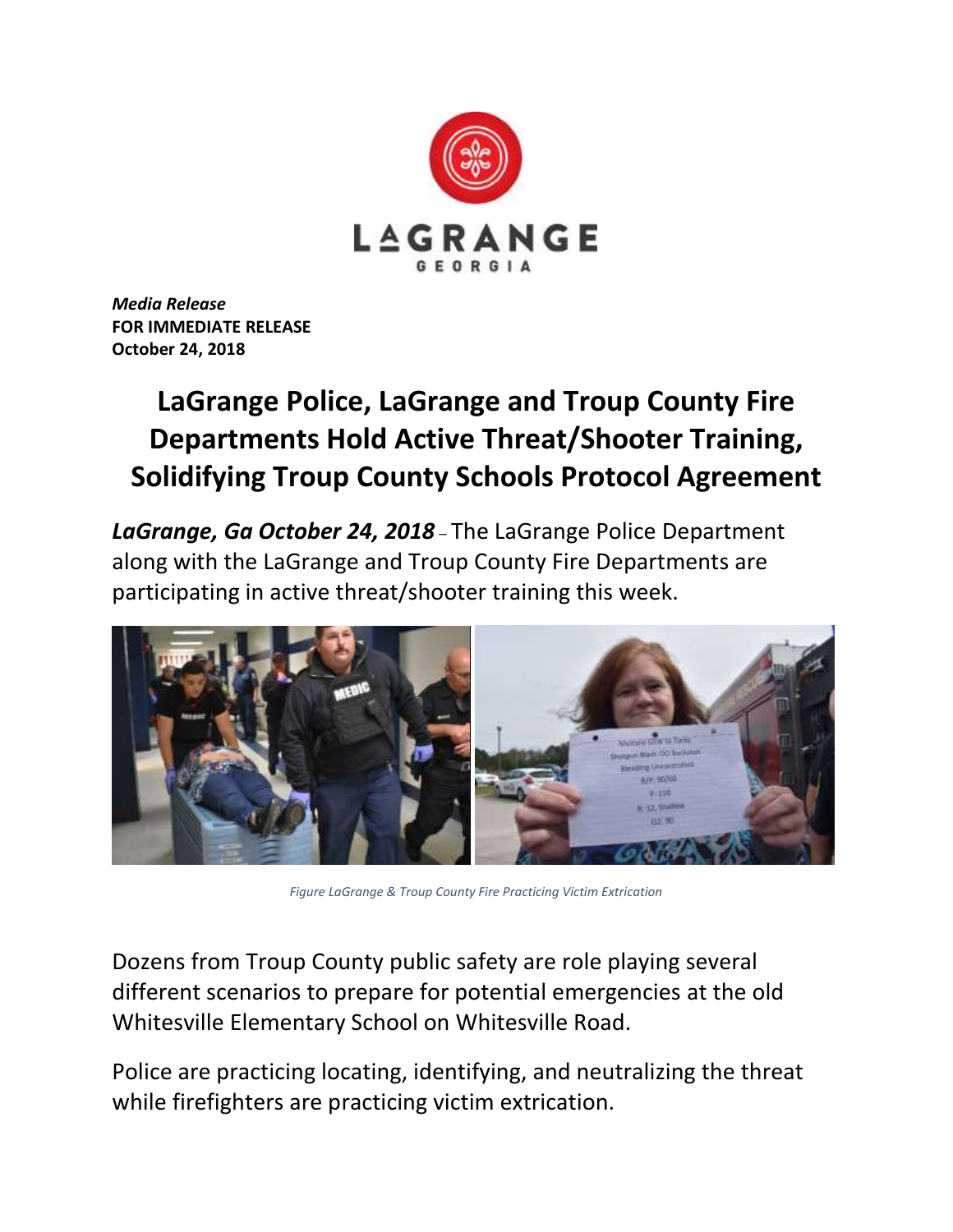"It's imperative that, collectively, public safety is as prepared as possible to respond to an active threat event," said LPD Lt. Eric Lohr who is organizing the training.

"This week is a great opportunity for public safety to come together and train on those tactics and procedures that we've identified as best practice in an active threat event."



*LPD practicing locating, identifying, and neutralizing the threat*

The LaGrange Police Department began active threat/shooter training in 2000 shortly after the Columbine High School shooting in 1999.

This training is also in collaboration with Troup County public safety

agencies and the Troup County School System. The agencies continue to collaborate together in solidifying the TCSS Active Threat Memorandum of Understanding.

Last week representatives from Troup County public safety agencies including LaGrange, Troup County, Hogansville, and West Point



*Pictured from left to right: LPD Chief Lou Dekmar, Hogansville Police Chief Brian Harr, West Point Fire Chief Mitt (Milton) Smith, & Troup County Sheriff James Woodruff. Interim Superintendent Roy Nichols is signing the document.*